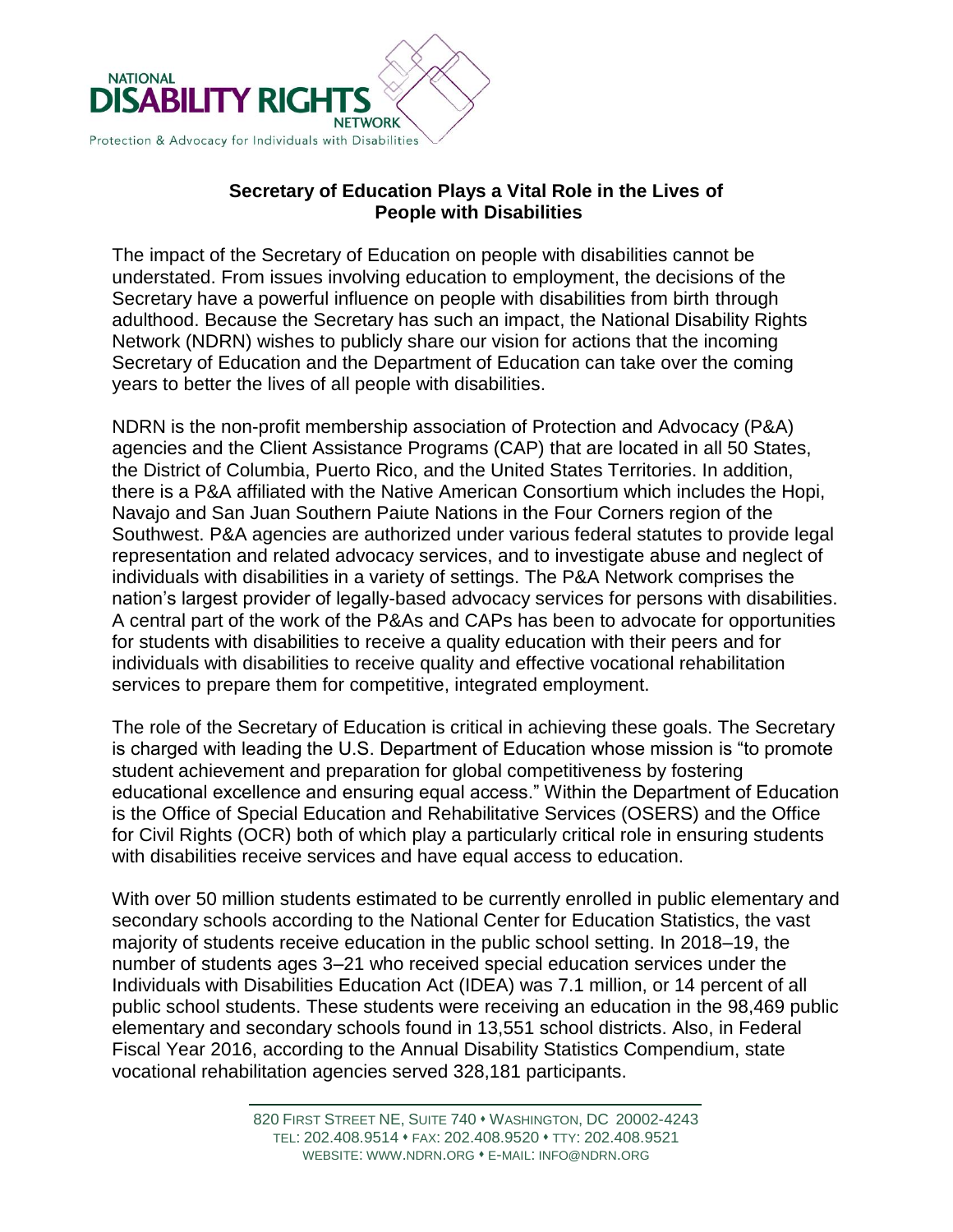The following are principles that NDRN believes should guide any Secretary of Education and the Department of Education in providing education and employment services to people with disabilities:

- Education is a civil right in the United States and we must ensure the nation's students have equitable access to quality public educational opportunities.
- All students receiving education services, including students with disabilities, are general education students first – as such, all students must be held to high standards, be safe from harm and free from any form or restraint, seclusion, or corporal punishment, be counted in state accountability systems, and be entitled to the protections under all federal and state laws and policies. Ensure access to full general education curriculum for all students with appropriate supports for students with disabilities.
- Students receiving services under the Individuals with Disabilities Education Act (IDEA) are entitled to an individualized education program designed to meet their unique needs so they receive a *free, appropriate public education* in the *least restrictive environment* with *due process*. These rights are the cornerstone of the IDEA and must be maintained and protected.
- All students deserve a high quality education equal to that of their peers, regardless of where they live and are served. This includes children housed in all institutional settings, homeless and migrant children, and those who are medically fragile, among others*.*
- The Department must ensure the Office of Special Education and Rehabilitative Services (OSERS) and the Office for Civil Rights (OCR) are robust as both are essential to serving students with disabilities and ensuring the rights of all students, including students with disabilities, receiving education services are protected.
- Under the Workforce Investment and Opportunity Act, through amendments to the Rehabilitation Act, Vocational Rehabilitation (VR) program services are required to maximize the ability of individuals with disabilities, including individuals with the most significant disabilities, to achieve competitive, integrated employment through approaches such as customized employment, supported employment, and other individualized services.
- Students continue to face many barriers based on their race, ethnicity, national origin, sex (including sexual orientation, gender identity, parental status, and pregnancy and related medical conditions), first language, family income, immigration status, and disability. One important purpose of public school is to ensure that all children get an equal start. To that end, the Department should lead by ensuring that its policies and grant making result in eliminating historical